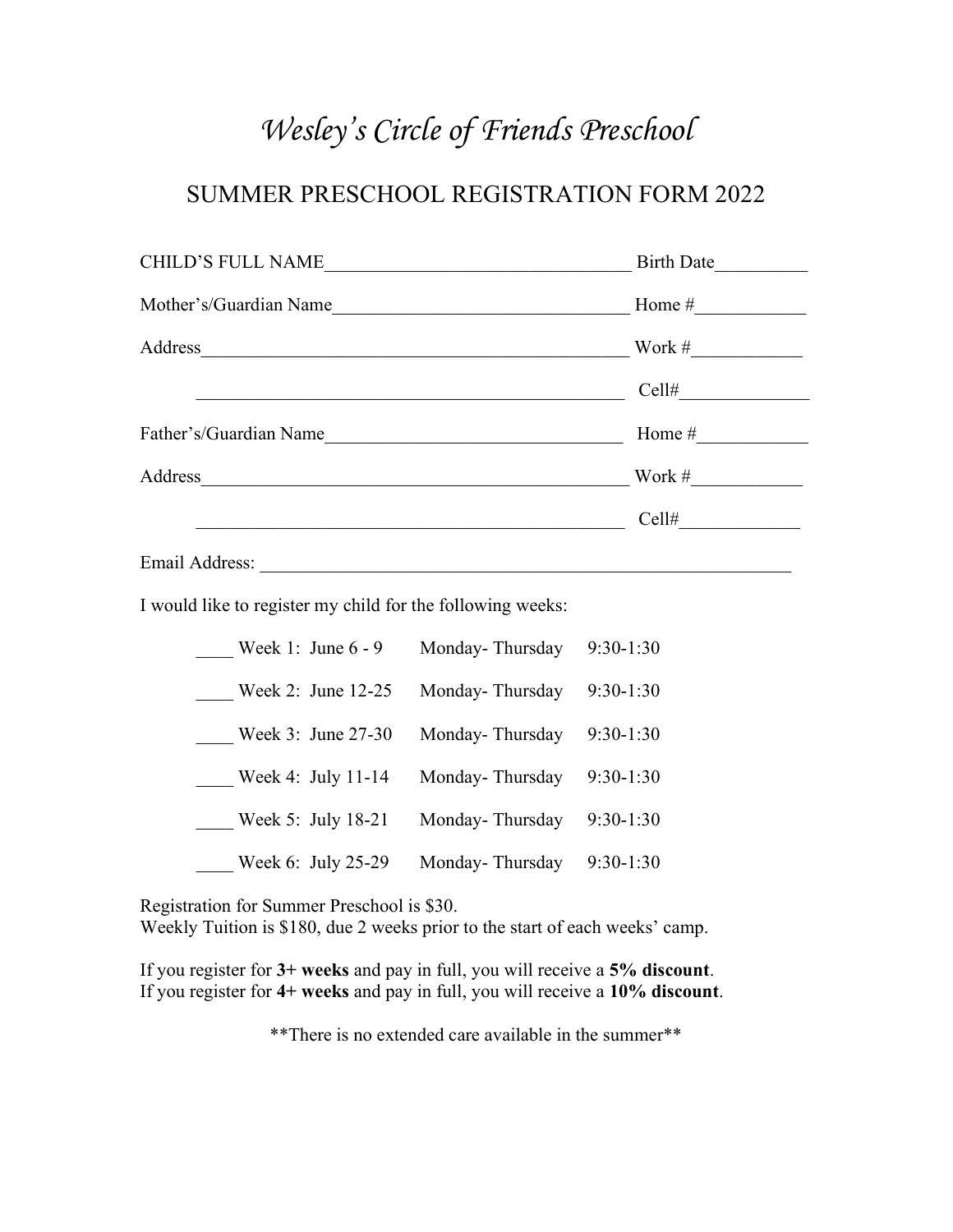Family and Friends to whom we may release your child to other than parents/guardians

| Name | Relation | Cell# |
|------|----------|-------|
| Name | Relation | Cell# |
| Name | Relation | Cell# |

\*\*\*\*\*\*\*\*\*\*\*\*\*\*\*\*\*\*\*\*\*\*\*\*\*\*\*\*\*\*\*\*\*\*\*\*\*\*\*\*\*\*\*\*\*\*\*\*\*\*\*\*\*\*\*\*\*\*\*\*\*\*\*\*\*\*\*\*\*\*\*\*

## EMERGENCY INFORMATION

In case of an emergency and parent/guardian cannot be reached, please list in order who we should contact next.

| 1.Name                                                 | Relation | Cell#                                                                                                                                                                                                                                |
|--------------------------------------------------------|----------|--------------------------------------------------------------------------------------------------------------------------------------------------------------------------------------------------------------------------------------|
| 2.Name                                                 | Relation | Cell#                                                                                                                                                                                                                                |
| 3.Name<br>the control of the control of the control of | Relation | Cell#                                                                                                                                                                                                                                |
|                                                        |          |                                                                                                                                                                                                                                      |
| Child's Physician Child's Physician                    |          | Phone <u>the contract of the set of the set of the set of the set of the set of the set of the set of the set of the set of the set of the set of the set of the set of the set of the set of the set of the set of the set of t</u> |
| Hospital<br>Preferred                                  |          |                                                                                                                                                                                                                                      |
| <b>Insurance Policy</b><br>Number                      |          |                                                                                                                                                                                                                                      |
| Policy Holder's<br>Name                                |          |                                                                                                                                                                                                                                      |

I do hereby grant permission for the Wesley's Circle of Friends Preschool staff to authorize any necessary emergency medical procedures and/or transportation for my child\_\_\_\_\_\_\_\_\_\_\_\_\_\_. I will be responsible for any medical expenses and for the care necessary for my child's recovery as prescribed by my own physician.

Parent/Guardian Signature Date